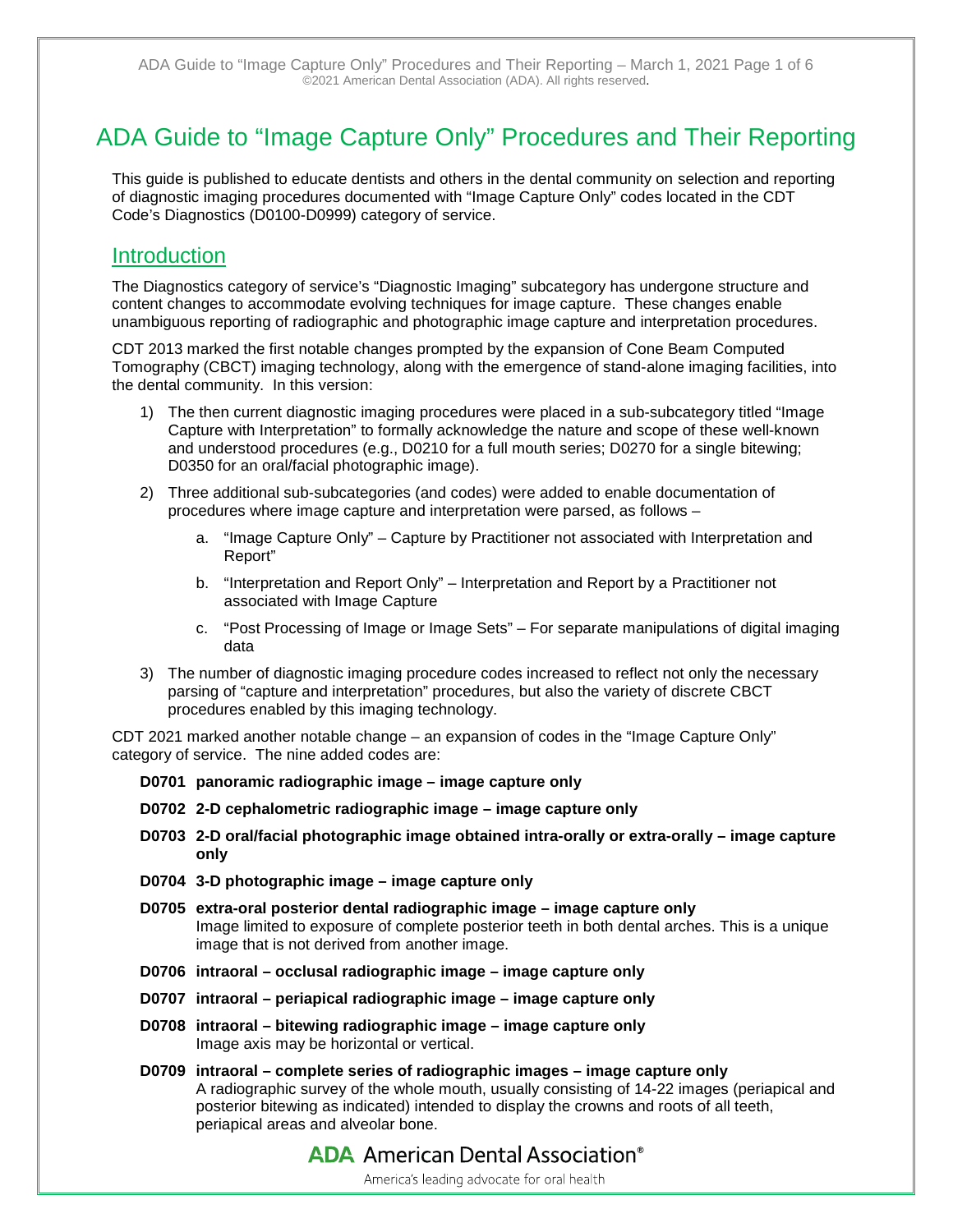## **Discussion**

These nine additions do not replace, or duplicate, any of the comparable current "Image Capture with Interpretation" codes (D0210 through D0371) that are used when the procedure is for image capture with interpretation delivered in the same setting.

The new (D0701-D0709) and continuing (D0380-D0386) image capture only codes apply when capture and interpretation are separate procedures and the patient location (image capture) and dentist location (image interpretation) are not the same.

- "Image Capture Only" procedures are **not limited to** patient encounters via teledentistry.
- The image "Interpretation and Report" procedure is reported separately with CDT code "**D0391 interpretation of diagnostic image by a practitioner not associated by capture of the image, including report**."

NOTE: D0391 is found in its unique CDT Code diagnostic imaging subcateory of service, as seen in this extract from CDT 2021 (page 7)...

**Interpretation and Report Only** Interpretation and Report by a Practitioner not associated with Image Capture

• Another key difference – the new codes are per-image procedures, with the number of images captured on the date of service: a) documented in the in the patient record; and b) reported in the claim service line's "Quantity" field.

## Image Capture and Interpretation Procedure Coding Decision Tree

This decision tree provides guidance on appropriate procedure coding for four scenarios where the image capture location varies: 1) in the treating dentist's office; 2) in a separate office associated with the treating dentist; 3) at an independent imaging center; and 4) at another dentist's practice. Each scenario will be discussed separately following this decision tree graphic.

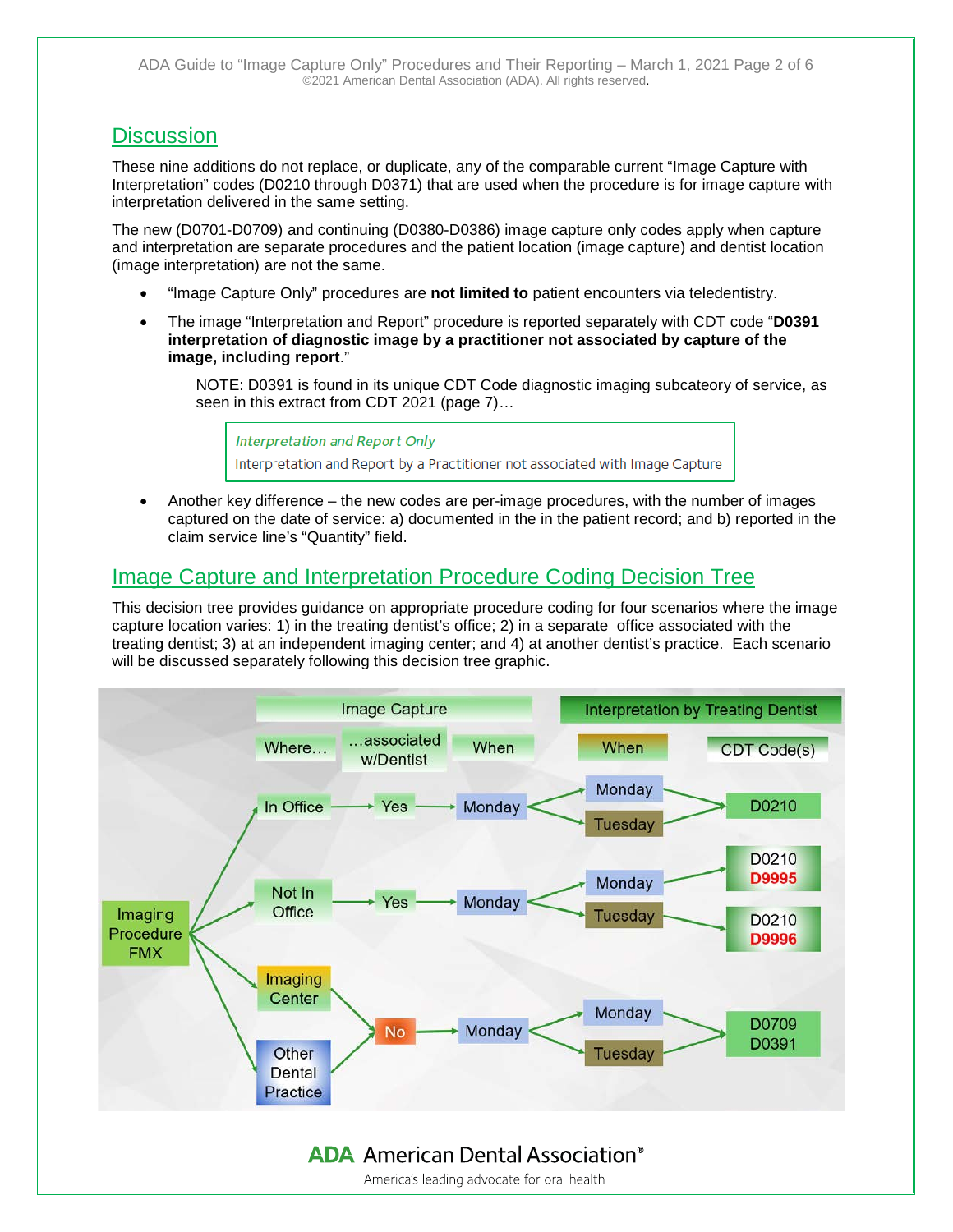#### 1) Treating Dentist's Office Scenario

A patient is in the dentist's practice office on Monday for a hygiene appointment during which the hygienist captures a full mouth complete series of radiographic images (aka FMX). These images are interpreted by the dentist in tthis office either on the same day (Monday) or the next day (Tuesday). In this scenario the procedure is properly coded as D0210 because **all aspects of the procedure (image capture and interpretation) are completed within the same practice office**.

Please note that: a) the D0210 CDT Code entry does not specify what day the dentist must interpret the images in order for the procedure to be completed; and b) the date of service for the completed D0210 procedure is the date on which the dentist interprets the image.

#### 2) Separate Office Associated With the Treating Dentist Scenario

The patient and practice staff member (e.g., hygienist) are in another practice location where diagnostic imaging equipment is available (e.g., an extended care facility with a dental operatory). **Image capture is on Monday in a real-time environment, while the dentist in the primary practice location.** The dentist receives and interprets the images immediately.

- In this scenario the practice staff member (e.g., hygienist) is associated with the dentist interpreting the radiographs.. Therefore the FMX procedure is properly coded as D0210 with Monday as the date of service since all components of the procedure (Capture and Interpretation) are completed on that day.
- Also, since this a single day virtual encounter the dentist would also report "D9995 teledentistry synchronous; real-time encounter." Here again Monday is the date of service.

**But what if image capture is on Monday and the interpretation is on Tuesday?** There is one change to proper coding and reporting:

- D0210 is again reported for the FMX with Tuesday as the Date of Service since the interpretation component of the FMX procedure is completed on that day.
- The teledentistry code changes to "D9996 teledentistry asynchronous; information stored and forwarded to the dentist for subsequent review" with Monday as the Date of Service (assuming the captured image was transmitted on that day).

#### 3) Independent Imaging Center Scenario

Equipment problems within the dentist's practice necessitate referring a patient of record to an independent imaging center where the radiographs (FMX) are captured. Images are captured on Monday and the dentist receives them on the same day. These images are interpreted by the dentist in the practice office either on the same day (Monday) or the next day (Tuesday). In this scenario the image capture and the interpretation procedures are independent and reported separately.

The capture procedure is documented and reported with code D0709 with Monday's date as the date of service. Interpretation is reported separately with code D0391 and the date of service dependent on which day the dentist reviews the image (Monday or Tuesday). Proper coding requires use of the two CDT codes because **the image capture procedure and the image interpretation procedure are completed by different individuals**, who in this scenario are also in different locations.

#### 4) Another Dentist's Practice Scenario

This scenario is operationally the same as the Imaging Center Scenario.

- The capture procedure is documented and reported with code D0709 with Monday's date as the date of service.
- Interpretation is reported separately with code D0391 and the date of service dependent on which day the dentist reviews the image (Monday or Tuesday).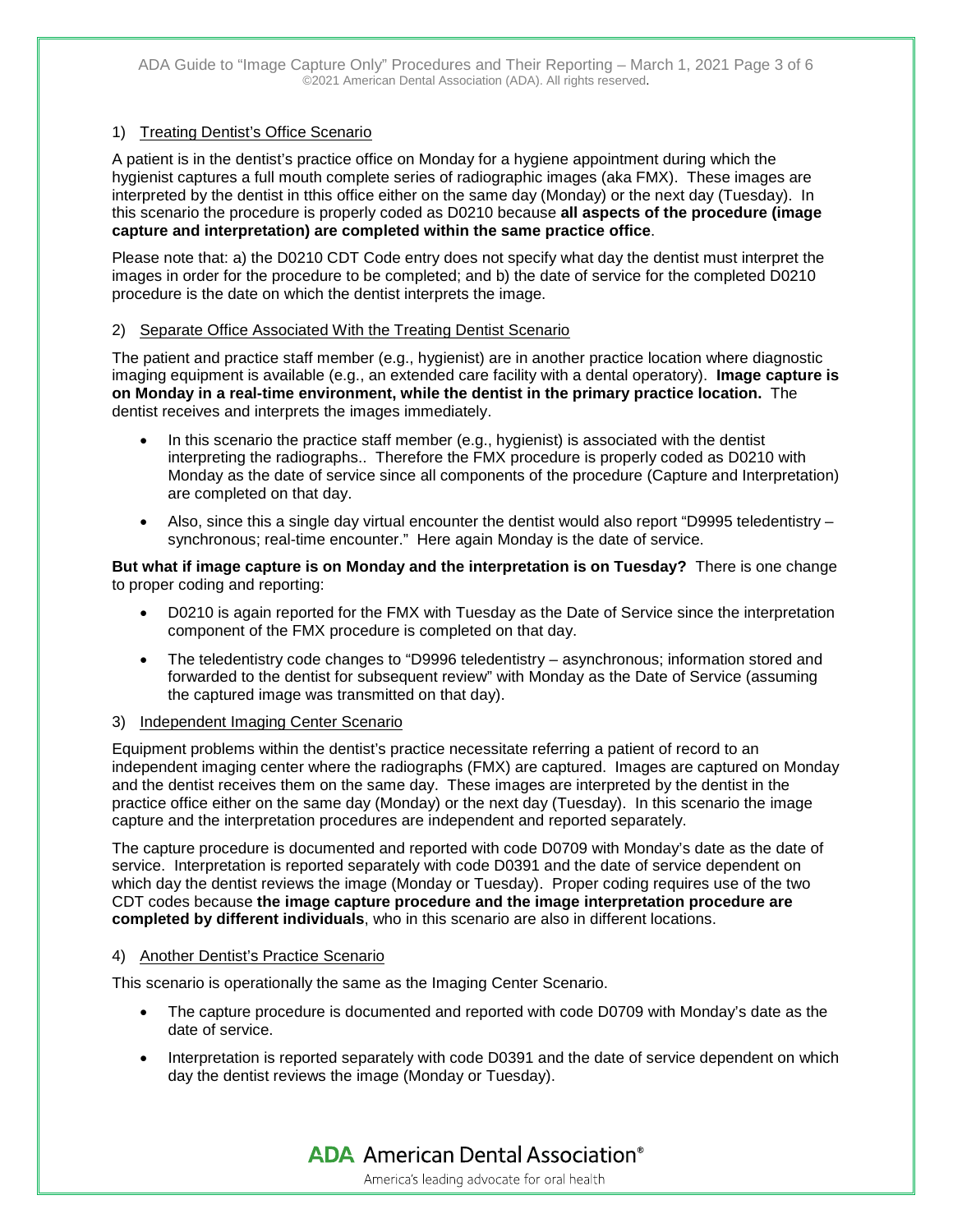• Proper coding requires use of the two CDT codes because **the image capture procedure and the image interpretation procedure are completed by different individuals**, who in this scenario are also in different locations.

### **Summary**

- a) With one exception (D0709 for an FMX) all "Image Capture Only" procedures address acquisition of a single image.
	- This differs from several codes in the "Image Capture and Interpretation" sub-subcategory that parse procedures by the number of like images captured (e.g., one, two and three bitewings; first periapical and each additional periapical).
- b) There is no "Image Capture Only" procedure for a vertical bitewing image as the descriptor for D0708 states that the image axis may be vertical or horizontal.
- c) For "Image Capture Only" procedures when more than one type of image captured on date of service (e.g., D0708 for a bitewing) the procedure may be reported once and the number of images captured is reported in the claim Quantity field.
	- Date of Service is date of image capture.
- d) Interpretation reported separately with D0391. This is also a per image procedure that is reported once and the number of images interpreted is reported in the claim Quantity field.
	- Date of Service is date of image interpretation.
- e) As noted in the procedure coding decision tree, reporting separate image capture and image interpretation procedures is not limited to a teledentistry encounter.
- f) The following table compares and contrasts the CDT Code entries for procedures reported with "Image Capture Only" codes and their comparable "Image Capture and Interpretation" codes.
	- NOTE: There are codes in the "Image Capture and Interpretation" sub-subcategory that do not have comparable codes in the "Image Capture Only" sub-subcategory.

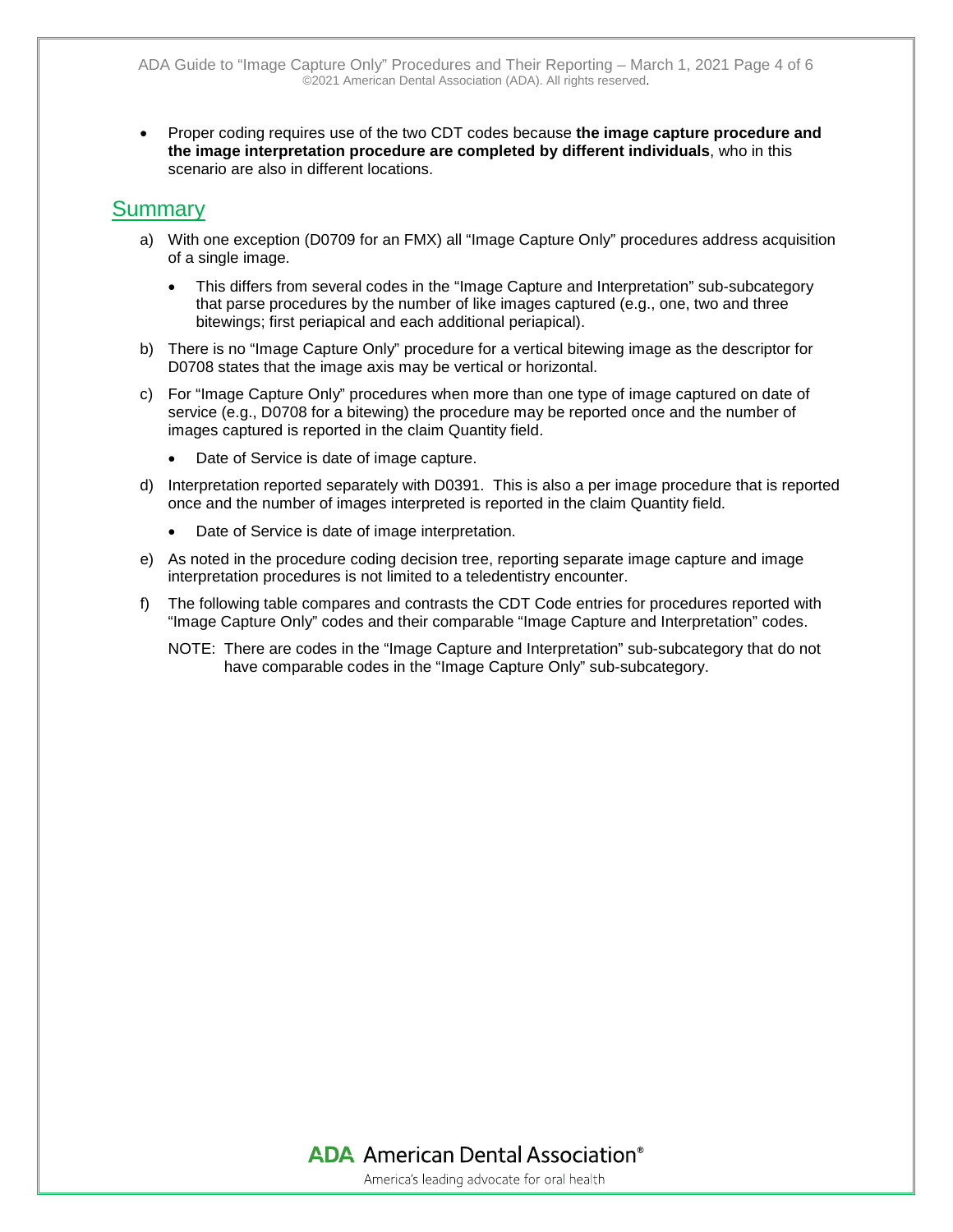| <b>Image Capture Only</b> |                                                                                                               | <b>Image Capture and Interpretation</b> |                                                                                                                                           |
|---------------------------|---------------------------------------------------------------------------------------------------------------|-----------------------------------------|-------------------------------------------------------------------------------------------------------------------------------------------|
| <b>D0380</b>              | cone beam CT image capture with<br>limited field of view - less than one<br>whole jaw                         | D0364                                   | cone beam CT image capture and<br>interpretation with limited field of<br>view - less than one whole jaw                                  |
| D0381                     | cone beam CT image capture with<br>field of view of one full dental arch -<br>mandible                        | D0365                                   | cone beam CT image capture and<br>interpretation with field of view of<br>one full dental arch - mandible                                 |
| D0382                     | cone beam CT image capture with<br>field of view of one full dental arch -<br>maxilla with or without cranium | <b>D0386</b>                            | cone beam CT image capture and<br>interpretation with field of view of<br>one full dental arch - maxilla with or<br>without cranium       |
| D0383                     | cone beam CT image capture with<br>field of view of both jaws, with or<br>without cranium                     | D0367                                   | cone beam CT image capture and<br>interpretation with field of view of<br>both jaws, with or without cranium                              |
| D0384                     | cone beam CT image capture for TMJ<br>series including two or more<br>exposures                               | <b>D0368</b>                            | cone beam CT image capture and<br>interpretation for TMJ series<br>including two or more exposures                                        |
| D0385                     | maxillofacial MRI image capture                                                                               | D0369                                   | maxillofacial MRI image capture and<br>interpretation                                                                                     |
| <b>D0386</b>              | maxillofacial ultrasound image<br>capture                                                                     | D0370                                   | maxillofacial ultrasound image<br>capture and interpretation                                                                              |
| D0701                     | panoramic radiographic image -<br>image capture only                                                          | <b>D0330</b>                            | panoramic radiographic image                                                                                                              |
| <b>D0702</b>              | 2-D cephalometric radiographic image<br>- image capture only                                                  | D0340                                   | 2D cephalometric radiographic<br>image - acquisition, measurement<br>and analysis                                                         |
|                           |                                                                                                               |                                         | Image of the head made using a<br>cephalostat to standardize anatomic<br>positioning, and with reproducible x-ray<br>beam geometry.       |
| D0703                     | 2-D oral/facial photographic image<br>obtained intra-orally or extra-orally -<br>image capture only           | D0350                                   | 2D photographic image obtained<br>intra-orally or extra-orally                                                                            |
| <b>D0704</b>              | 3-D photographic image - image<br>capture only                                                                | D0351                                   | 3D photographic image<br>This procedure is for dental or<br>maxillofacial diagnostic purposes. Not<br>applicable for a CAD-CAM procedure. |